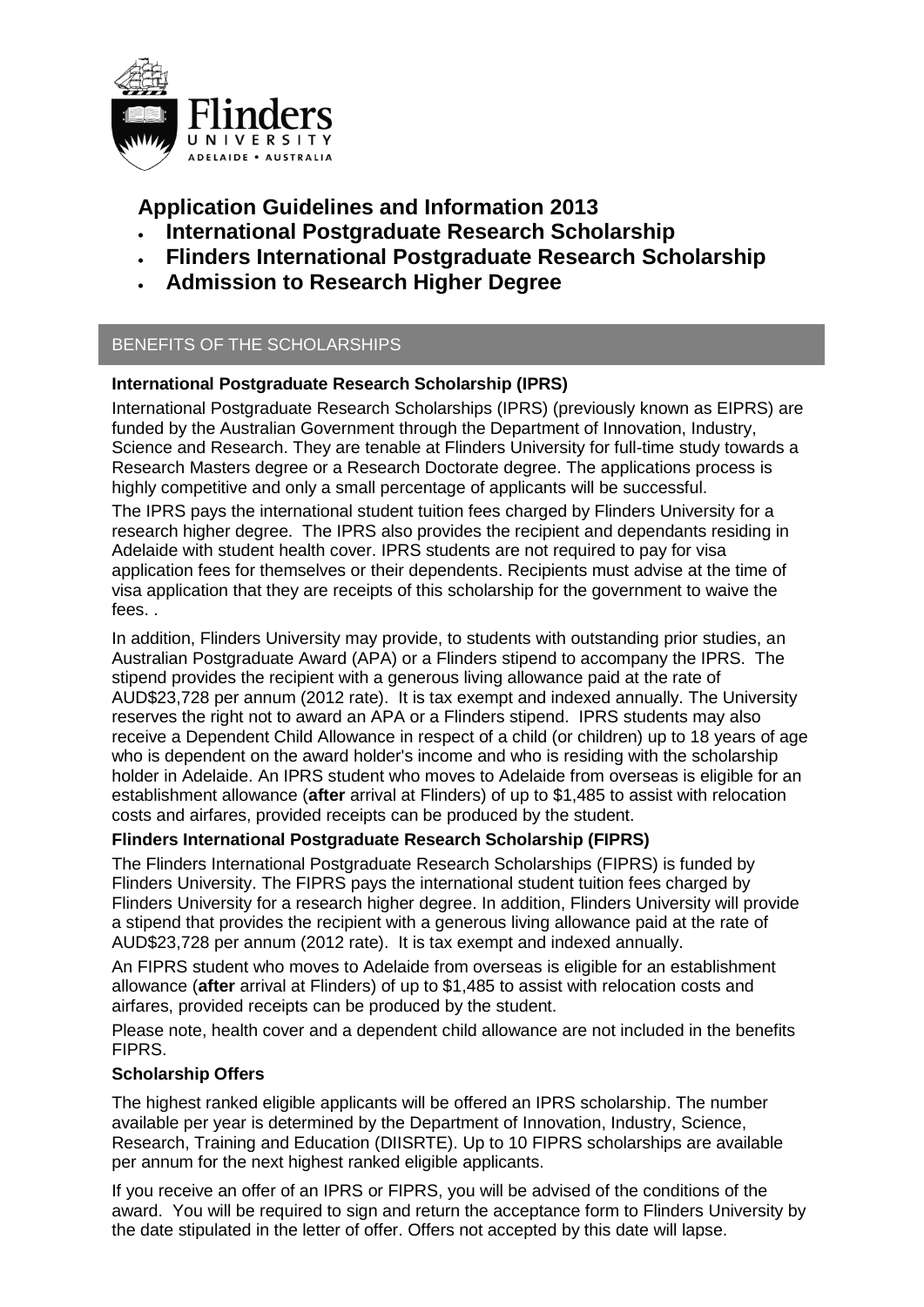### APPLICATION FORMS AND RELATED INFORMATION

To apply for an International Postgraduate Research Scholarship **(**IPRS) or Flinders International Postgraduate Research Scholarship (FIPRS) tenable at Flinders University you will need to complete the:

- IPRS/FIPRS Application form
- IPRS/FIPRS Academic Referee's Confidential report forms
- Publication Details form

These forms can be downloaded from the Flinders University scholarships website: http://www.flinders.edu.au/scholarships-system/main-display-scholarshipdetails.cfm?scholarship\_id=114 or are available from the Student Finance (see page 4 for contact details). The International Postgraduate Course Guide is at http://www.flinders.edu.au/international-students/study/courses-taught-at-flinders.cfm

The application forms and supporting documents must be lodged by **31 August 2012** with:

The International Office Flinders University GPO Box 2100 Adelaide SOUTH AUSTRALIA 5001 Australia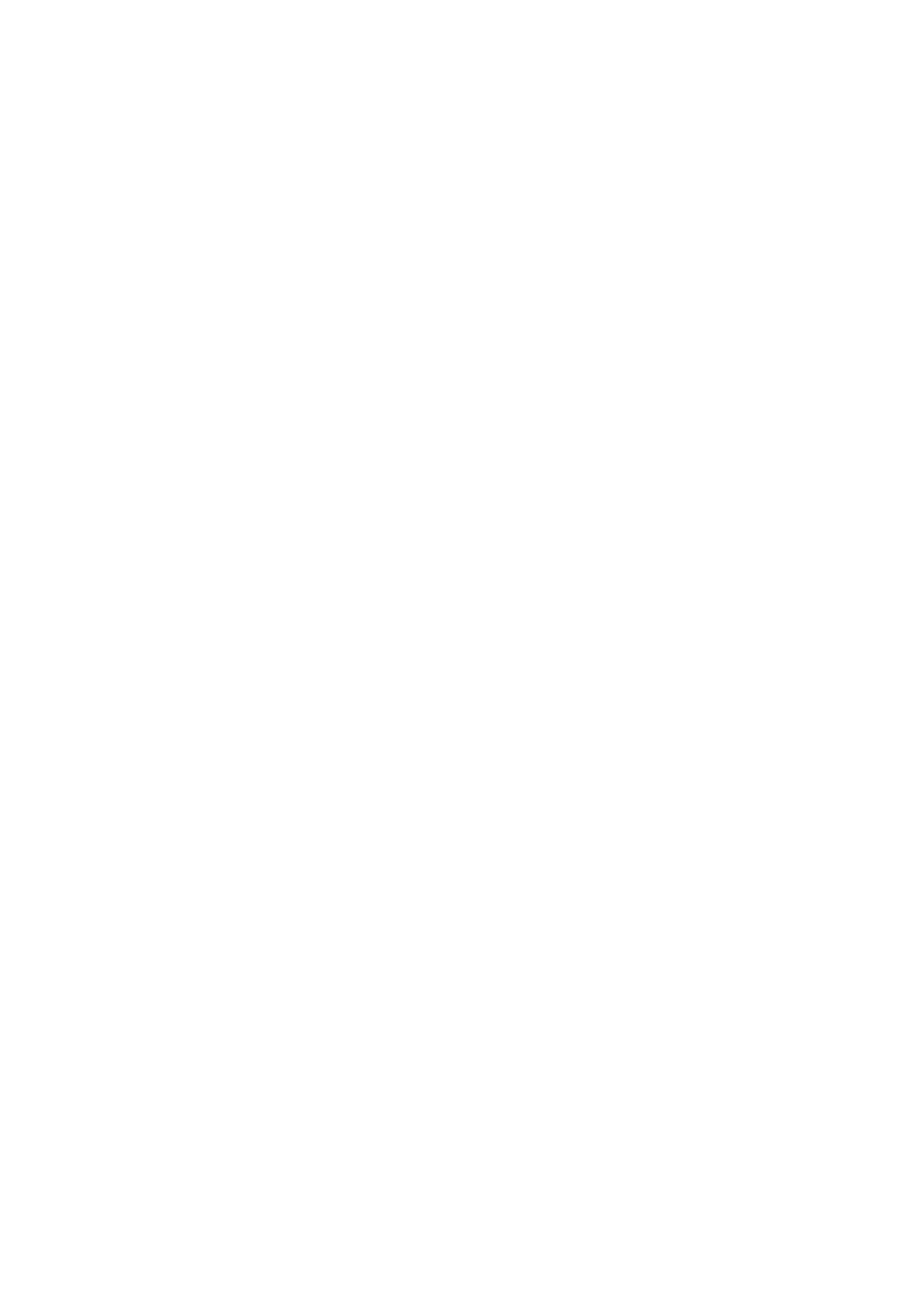# **ELIGIBILITY**

To be eligible for an IPRS, applicants **must**:

- (a) be a citizen of a country other than Australia and New Zealand, and not hold Australian citizenship, Australian permanent resident status or New Zealand citizenship; and
- (b) satisfy the University's academic entry requirements for a Research Masters degree or a Research Doctorate degree, including the English proficiency levels set by Flinders University for international students. Students for whom English is a foreign language will need to provide evidence of their English language competence (see http://www.flinders.edu.au/international-students/study/entry--and-englishrequirements/entry--and-english-requirements\_home.cfm for full details). Minimum acceptable qualifications are:

an overall IELTS band score of at least 6.0 with a minimum score of 6.0 in the Writing and Speaking components; or

a TOEFL score of at least 550 with a minimum Test of Written English (TWE) score of 4.5, (or CBT 213 with an essay rating of at least 4.5 or iBT 80 with a writing score of at least 20); or

successful completion of an Australian Year 12 Program; or a grade of 'C' or better in the GCE Ordinary Level subject 'English'; or

successful completion of a tertiary degree program taught in the English language.

#### IPRS applicants **must not**:

- (a) hold a Research Doctorate degree;
- (b) hold a Research Masters degree, if seeking an IPRS to undertake a Masters degree;
- (c) have held an Australian Agency for International Development (AusAID) scholarship within the two years prior to the commencement of their IPRS;
- (d) have commenced study towards a Research Doctorate degree (or Research Masters degree if seeking an IPRS to support Masters study) within Australia prior to 1 January 2012. The University **may** consider applicants who commenced their research higher degree in 2012 but who, due to the timing of their application and subsequent enrolment, were unable to apply for an IPRS for that year. The University **may** also consider applicants who commenced a higher degree by research at an Australian institution and terminated that enrolment within six months of commencement.
- (e) previously have received an IPRS for a Research Doctorate degree; and previously have received an IPRS for a Research Masters degree, unless that degree was completed and the student is undertaking a Research Doctorate degree.

An IPRS student who is granted permanent residency status in Australia will not be eligible to continue to hold their IPRS. IPRS students who are granted permanent resident status must advise the University immediately. The University may continue payment of the Flinders stipend after the student ceases to hold the IPRS.

### APPLICATION GUIDELINES

Complete the **International Postgraduate Research Scholarship Application** form. You must include with your application original or certified copies of:

- academic transcripts
- English language test results
- translations (where appropriate).

You must also include:

- a research proposal, approximately 500 words in length, which details the problem, hypothesis or question that you will examine, and the methodology or approach that you will use and the anticipated resources required for the research project to be viable
- a brief outline of your research experience and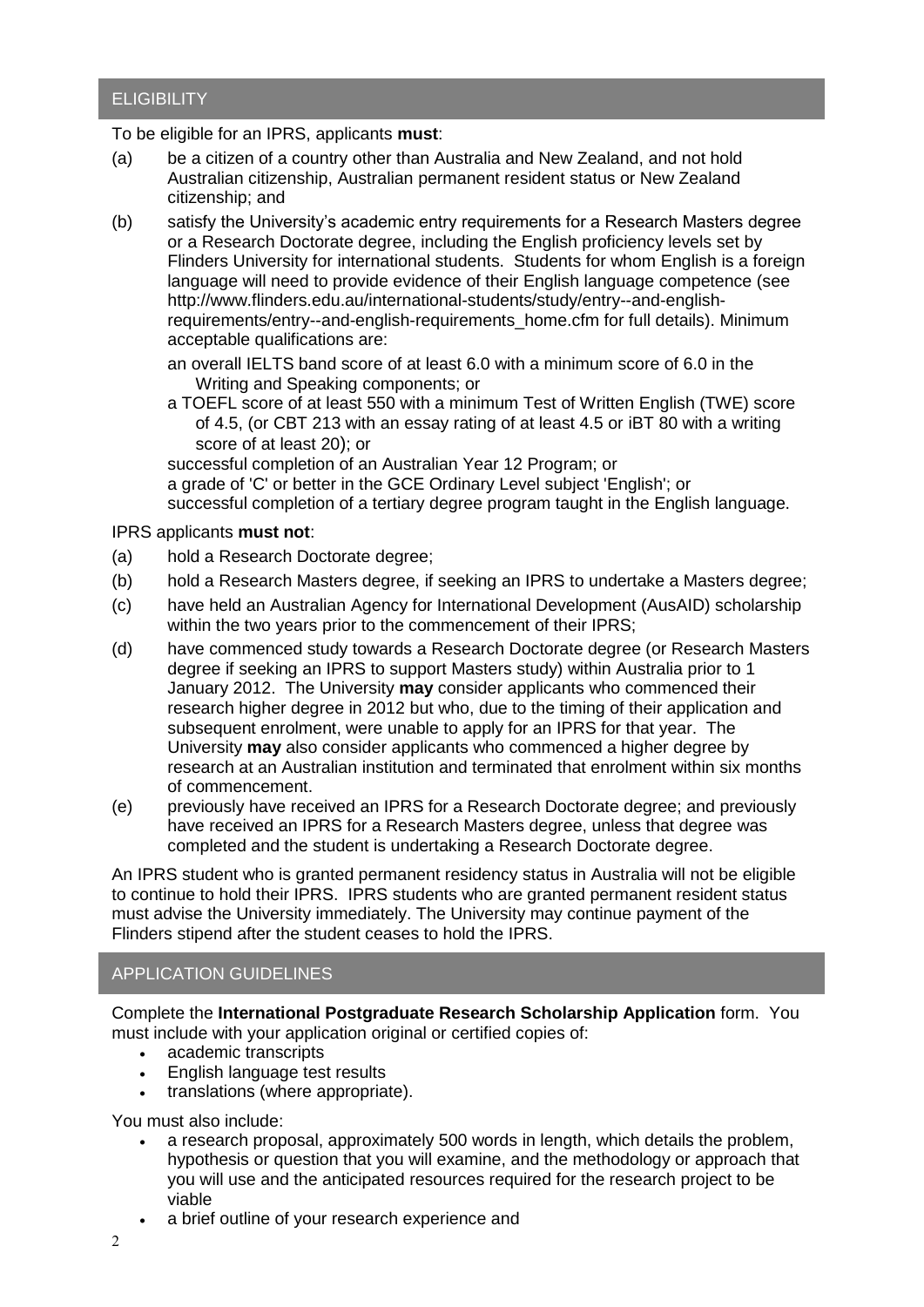a summary of your research publications. For each of your research publications that are in a language other than English please provide an abstract in English.

Applicants are required to lodge an original application form together with all supporting documents **PLUS** a complete photocopy of the application form and all supporting documents. Please ensure that you complete all sections of the application form and enclose all requested documents. **Incomplete applications will not be considered**.

IPRS applicants are not required to complete the Postgraduate International Student Application form which is included in the International Postgraduate Course Guide, and are not required to pay an application fee.

### CONTACTING A POTENTIAL ACADEMIC SUPERVISOR

It is strongly recommended that you make contact with the Department or School in which you would like to conduct your research, to discuss your proposed research project, and to identify a possible supervisor. Intending research higher degree candidates should consult the Head of the School (or the Director of Studies or Postgraduate Coordinator) before lodging a formal application. The Head of School will be able to provide details of the School's research activities and information about the expertise and interests of staff who are qualified and willing to accept research higher degree candidates for supervision. It is **very unlikely** that applicants who have not made contact with a potential academic supervisor will be offered a scholarship.

Information about areas of research focus and research undertaken at the University and the research interests of staff can be found at: http://www.flinders.edu.au/research/ourresearch/research-expertise.cfm This website may provide assistance in identifying a potential supervisor.

Telephone and email details for Flinders University staff can be found at: <http://www.flinders.edu.au/directory/>

### ACADEMIC REFEREE'S CONFIDENTIAL REPORTS

Complete Section A of two copies of the Academic Referee's Confidential Report forms and forward them to two appropriate referees of your choice. If possible the referees should have an informed, personal and professional knowledge of your academic ability and be able to exercise judgment of your research potential.

It is recommended that you select the supervisor of the most recent tertiary program in which you are/were enrolled and the Head of Department or the Postgraduate Coordinator of the Department. Ensure that you forward your Academic Referee's Confidential Report forms to your referees so that they have adequate time to forward the forms **directly** to Flinders University by 31 August 2012.

### SELECTION PROCESS

Selection is based on academic merit, academic research training and research indicators and performance.

The University will only offer scholarships to applicants for whom it can provide proper supervision throughout the research period, and where adequate resources to support the proposed research project exist.

The selection process for scholarships is normally finalised in November. Most applicants will be notified of the outcome of their application before the end of 2012. The University may make some late scholarship offers in early 2013.

Unsuccessful scholarship applicants who have indicated that they wish to be considered for admission to a research higher degree at Flinders University may be offered a place as a full fee paying student and will be required to pay substantial tuition fees. Tuition fees for Research Masters degrees and Research Doctorate degrees at Flinders University currently